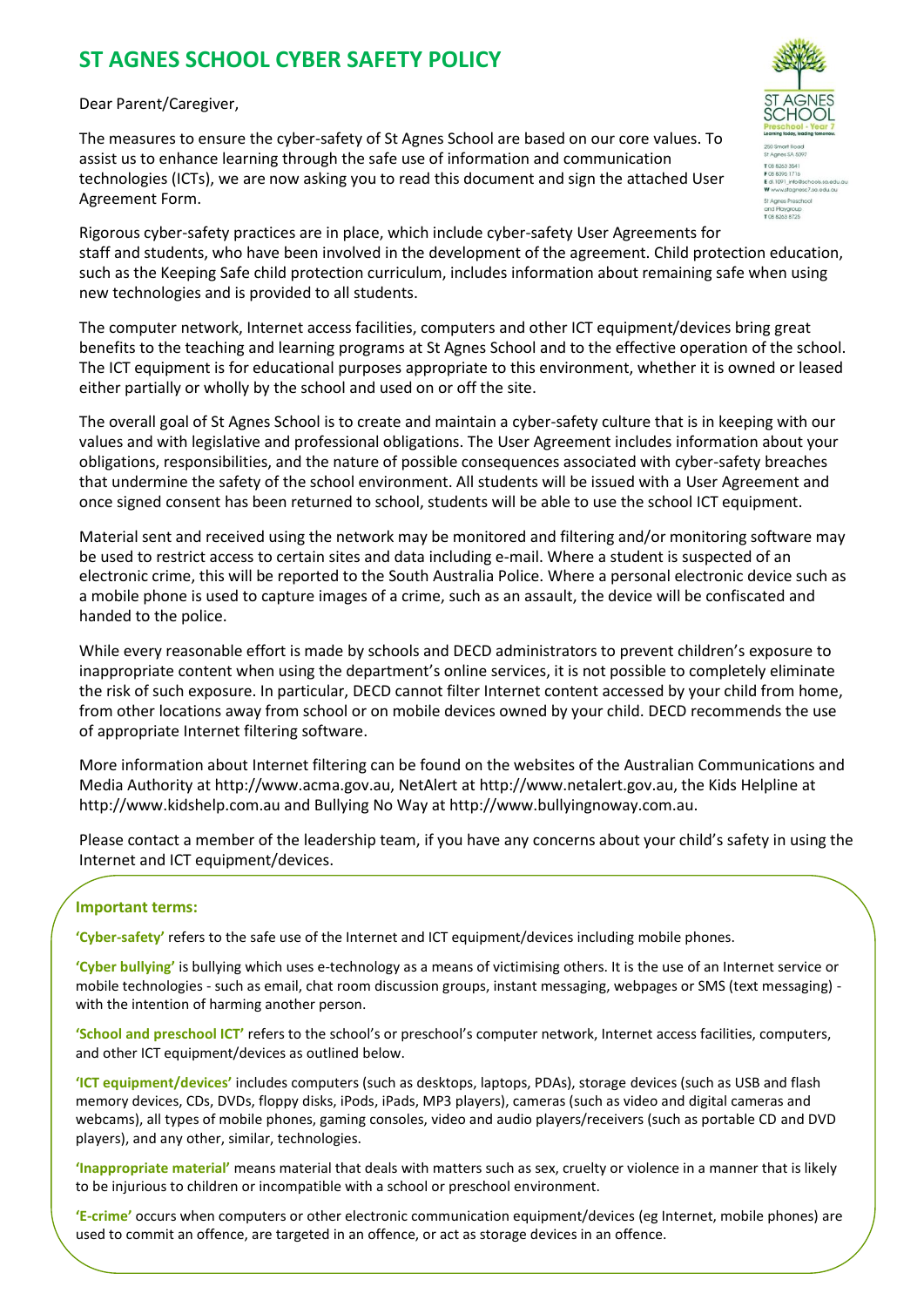# **Strategies to help keep St Agnes School students Cyber-safe**

Parents/caregivers play a critical role in developing knowledge, understanding and ethics around their child's safety and safe practices regardless of the time of day. Being cyber-safe is no exception and we invite you to discuss with your child the following strategies to help us stay safe when using ICT at school (or preschool) and after formal school (or preschool) hours.

- **1.** I will use school ICT equipment only when my parents/caregivers and I have signed my User Agreement Form and the completed form has been returned to school.
- **2.** I will use the computers and other ICT equipment only for my learning.
- **3.** I will go online or use the Internet at school only when a teacher gives permission and an adult is present.
- **4.** If I am unsure whether I am allowed to do something involving ICT, I will ask the teacher first.
- **5.** I will keep my username and password private and only log on using my username and password.
- **6.** I will use the Internet, email, mobile phones or any ICT equipment only for positive purposes, not to be mean, rude or offensive, or to bully, harass or in any way harm anyone else or the school itself.
- **7.** While at school, I will:
	- attempt to search for things online that I know are acceptable at our school. This would exclude anything that is rude or violent or uses unacceptable language
	- report any attempt to bypass security, monitoring and filtering that is in place at our school
- **8.** If I find anything that upsets me, is mean or rude, or that I know is not acceptable at our school, I will:
	- not show others
	- turn off the screen
	- **e** get a teacher immediately
- **9.** Only with written permission from home and the school will I bring any ICT equipment/devices to school. This includes mobile phones, iPods, iPads, games, cameras, tablets and USB/portable drives.
- **10.** Only with written permission from the teacher will I connect any ICT device to school ICT, or run any software (eg a USB/portable drive, camera or phone). This includes all wireless/Bluetooth technologies.
- **11.** The school cyber-safety strategies apply to any ICTs brought to school.
- **12.** To ensure my compliance with copyright laws, I will download or copy any files such as music, videos, games or programs only with the permission of a teacher or the owner of the original material.
- **13.** I will ask my teacher's permission before I put any personal information online. Personal identifying information includes any of the following my:
	- full name
	- address
	- **email address**
	- phone numbers
	- **•** or photos of me and/or people close to me
- **14.** I will respect all school lCTs and will treat all ICT equipment/devices with care. This includes:
	- not intentionally disrupting the smooth running of any school ICT systems
		- not attempting to hack or gain unauthorised access to any system
		- following all school cyber-safety strategies, and not joining in if other students choose to be irresponsible with ICTs
		- reporting any breakages/damage to a staff member
		- following our school cyber-safety strategies, being sensible and using equipment appropriately
- **15.** If I do not follow cyber-safety practices the school may inform my parents/caregivers. In serious cases, the school may take disciplinary action against me. My family may be charged for repair costs. If illegal material or activities are involved or e-crime is suspected, it may be necessary for the school to inform the police and hold securely personal items for potential examination by police. Such actions may occur even if the incident occurs off-site and/or out of school hours.